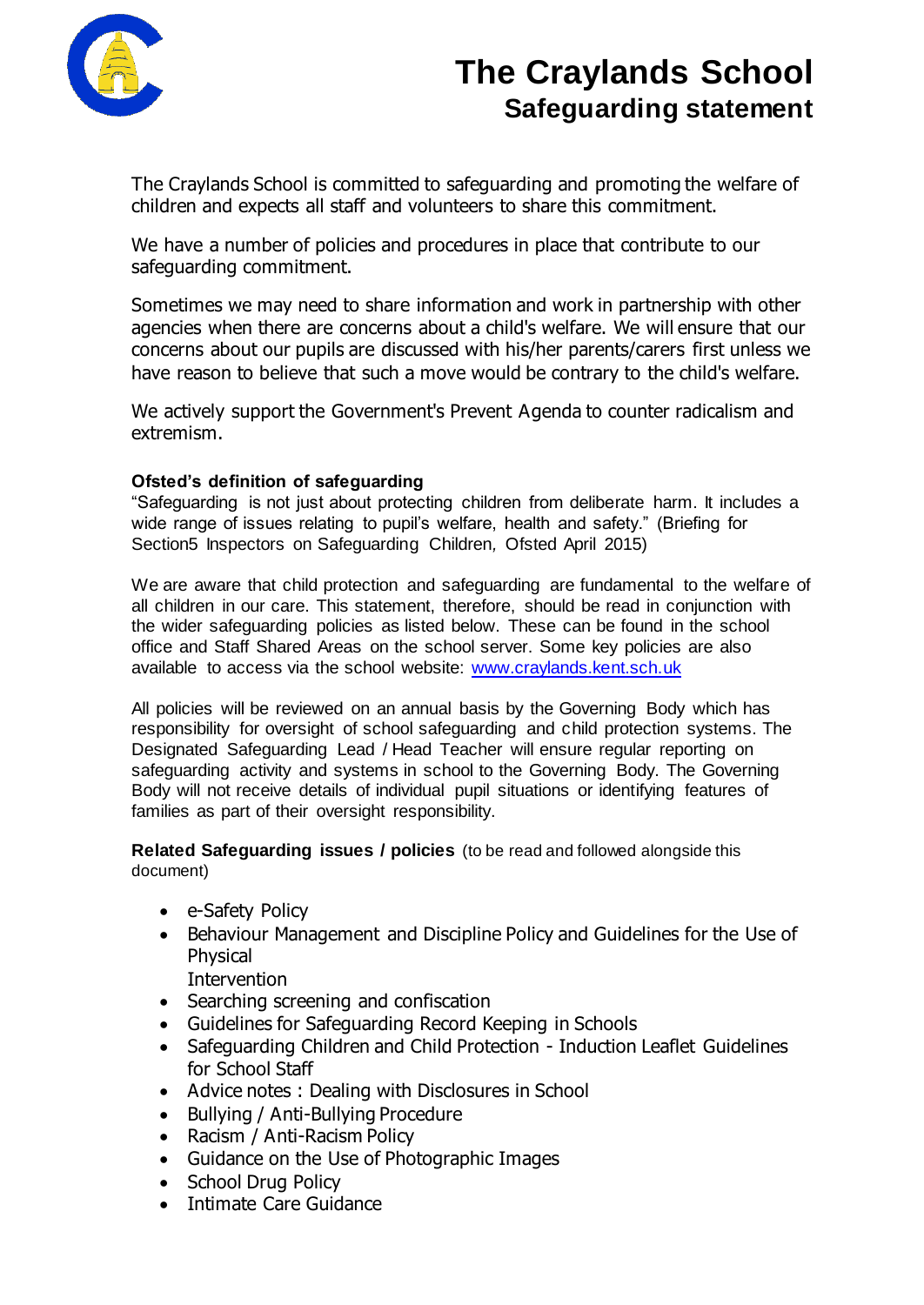

# **The Craylands School Safeguarding statement**

- Female genital mutilation
- Prevent (Radicalisation and extremism)
- Child sexual exploitation
- Health and Safety Policy
- Procedures for Assessing Risk (re school trips)
- First Aid and Accident Policies
- DOH (2009) "Safeguarding Disabled Children Practice Guidance"
- Procedures for Managing Allegations Against Staff
- Teachers Standards 2012
- Guidance for Safer Working Practice for Adults who Work with Children and Young
	- People / Code of Conduct for Staff
- KSCB document: Safer Practice with Technology Guidance for Adults who Work with
	- Children and Young People
- Safer Recruitment Guidelines
- Whistle-Blowing Policy
- KCC Safeguarding in Education "Supervision Guidance" September 2013
- Statutory Framework for the Early Years Foundation Stage September 2014
- Ofsted Inspecting Safeguarding in Early Years education and skills setting, August 2015
- KCC quidance: Children Missing from suitable Education,